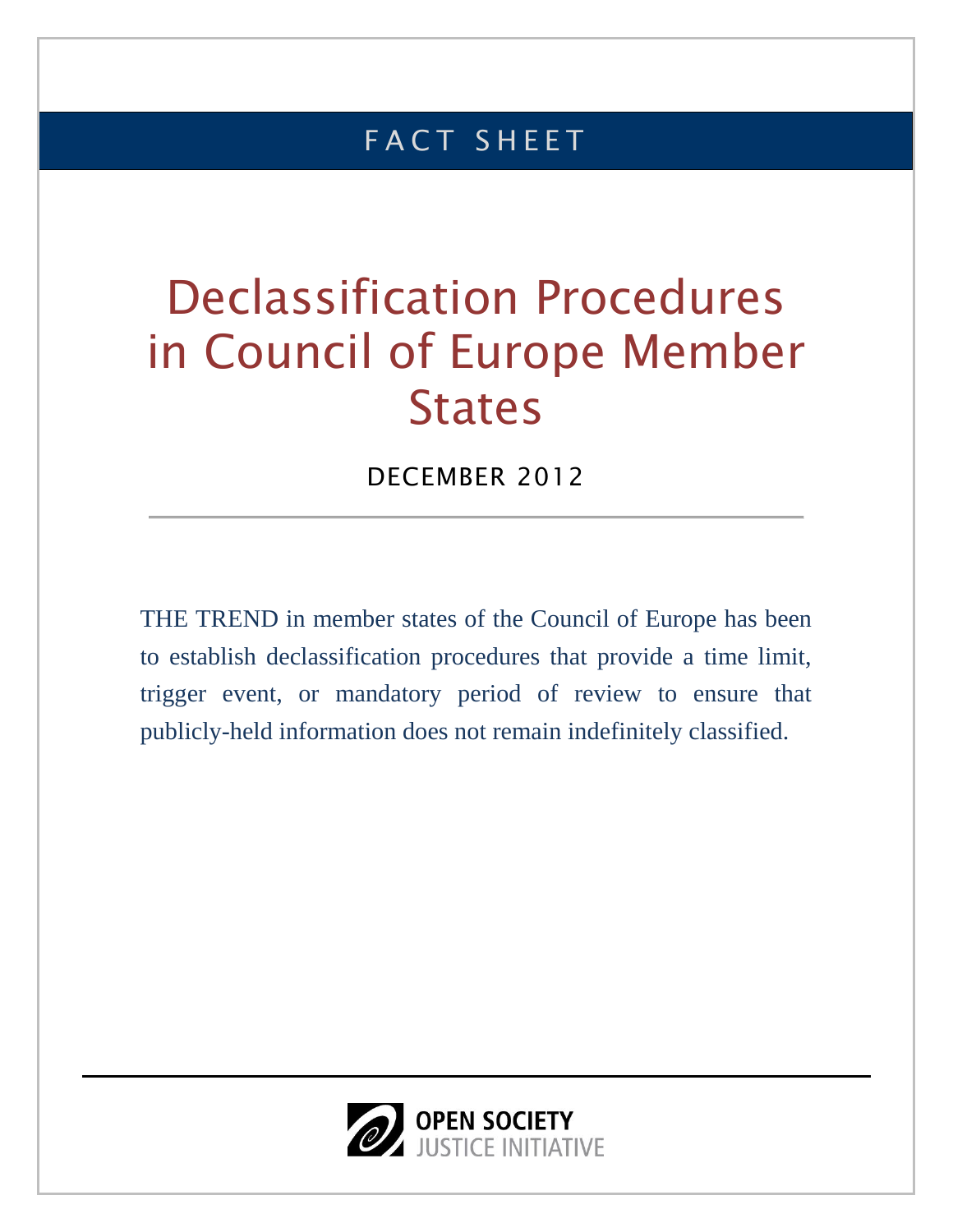# Declassification Procedures in Europe

What follows are the results of a survey conducted in August-November 2012 by Amanda Jacobsen of the University of Copenhagen Faculty of Law. Experts from nineteen countries – see Annex for a list of countries and names and qualifications of experts – completed a detailed questionnaire and responded to follow-up questions. The survey shows that:

- 13 of 19 states Albania, Denmark, France (except for information concerning weapons of mass destruction), Germany, Hungary, Italy, Netherlands, Norway, Romania, Russia, Serbia, Slovenia and Sweden – include in their laws or regulations a mandated maximum period for classification.
- 9 states Czech Republic, Denmark, France, Hungary, Italy, Moldova, Poland, Serbia and Slovenia – require periodic review of classified documents before the conclusion of the maximum period. Most require review at least every 5 years. Slovenia requires yearly review for information classified as top secret.
- Of the 6 states that allow indefinite classification, 3 states Czech Republic, Moldova and Poland – nonetheless require review of the classification decision at least every 5 years.
- The 3 states that allow indefinite classification without periodic review are Belgium, Spain and Turkey.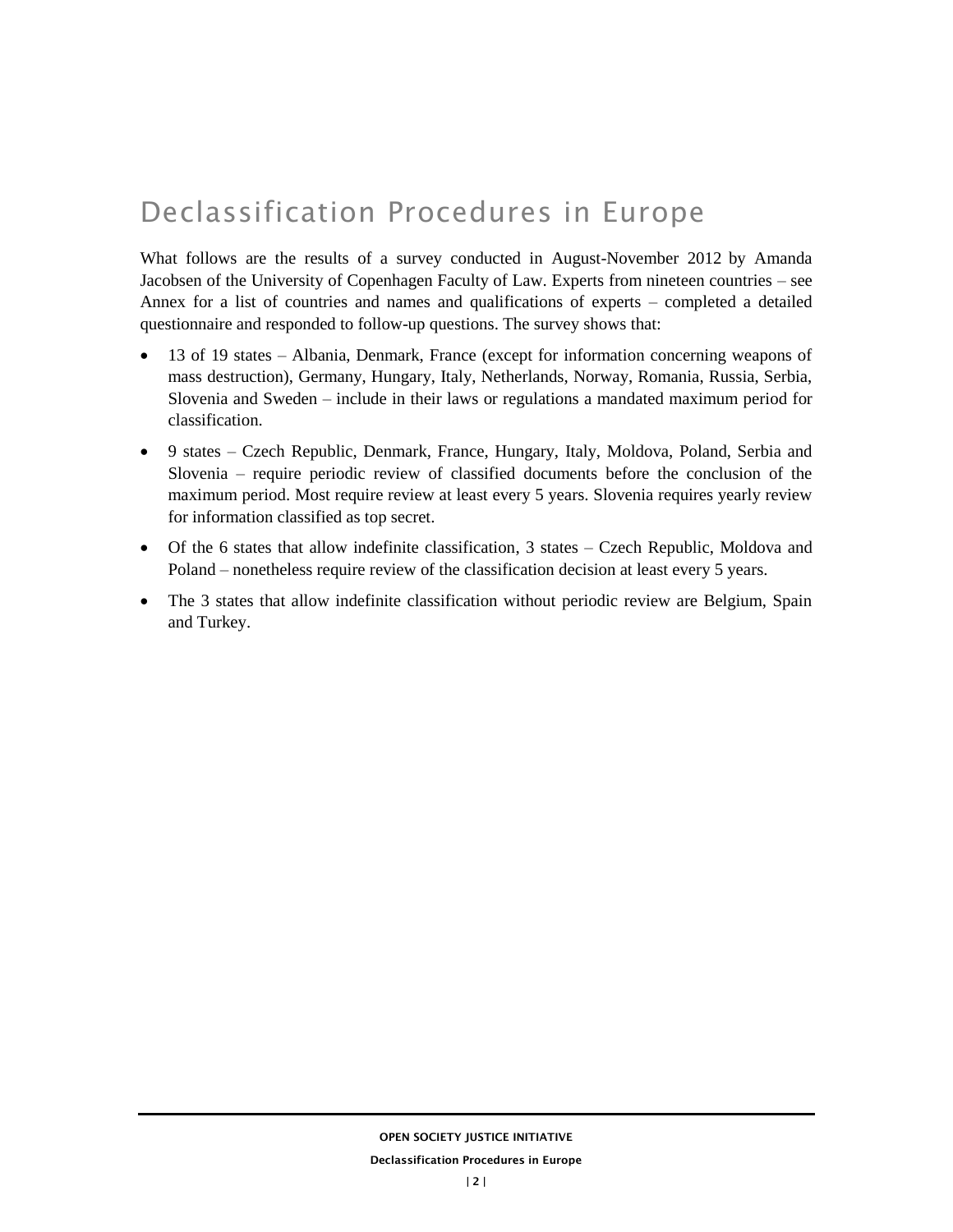| Country            | Maximum period of<br>declassification                                                                    | Possibility of<br>extending period                                                                                  | <b>Review period</b>                                                                                                                             |
|--------------------|----------------------------------------------------------------------------------------------------------|---------------------------------------------------------------------------------------------------------------------|--------------------------------------------------------------------------------------------------------------------------------------------------|
| Albania            | Classifier must set an<br>initial declassification<br>date, may be<br>extended, but not<br>indefinitely. | N/A                                                                                                                 | After period of<br>classification that was<br>initially assigned has<br>expired.                                                                 |
| Belgium            | None.                                                                                                    | N/A                                                                                                                 | None.                                                                                                                                            |
| Czech<br>Republic  | None (but an initial<br>declassification date<br>may be set by the<br>classifier).                       | N/A                                                                                                                 | Every 5 years.                                                                                                                                   |
| Denmark            | 75 years.                                                                                                | Yes.                                                                                                                | By law, "regularly."                                                                                                                             |
| France             | 50 years.                                                                                                | No.                                                                                                                 | By law, every 10 years<br>(not yet fully in<br>practice).                                                                                        |
| Germany            | 30 years.                                                                                                | Yes, but only for a<br>maximum of one<br>more 30-year<br>period.                                                    | No prescribed period -<br>classified docs should<br>be reviewed when the<br>initial period expires,<br>or when relevant<br>circumstances change. |
| Hungary            | 30 years for Top<br>Secret information.                                                                  | Yes, period for top<br>secret information<br>may be extended<br>twice for up to 90<br>years.                        | Every 5 years.                                                                                                                                   |
| Italy              | 15 years (under state<br>secrets privilege); 10<br>years for all other<br>classified information.        | Yes; state secret<br>classifications may<br>be extended for 15<br>years; other<br>information for up<br>to 5 years. | Every 5 years; every 15<br>years for state secrets.                                                                                              |
| Moldova            | 25 years for Top<br>Secret information, 10<br>years for secret info.                                     | Yes, for certain info,<br>there is no limit on<br>amount of times the<br>classification period<br>may be extended   | Every 5 years.                                                                                                                                   |
| The<br>Netherlands | 10 years.                                                                                                | Yes.                                                                                                                | None.                                                                                                                                            |

#### **Declassification Procedures in Europe**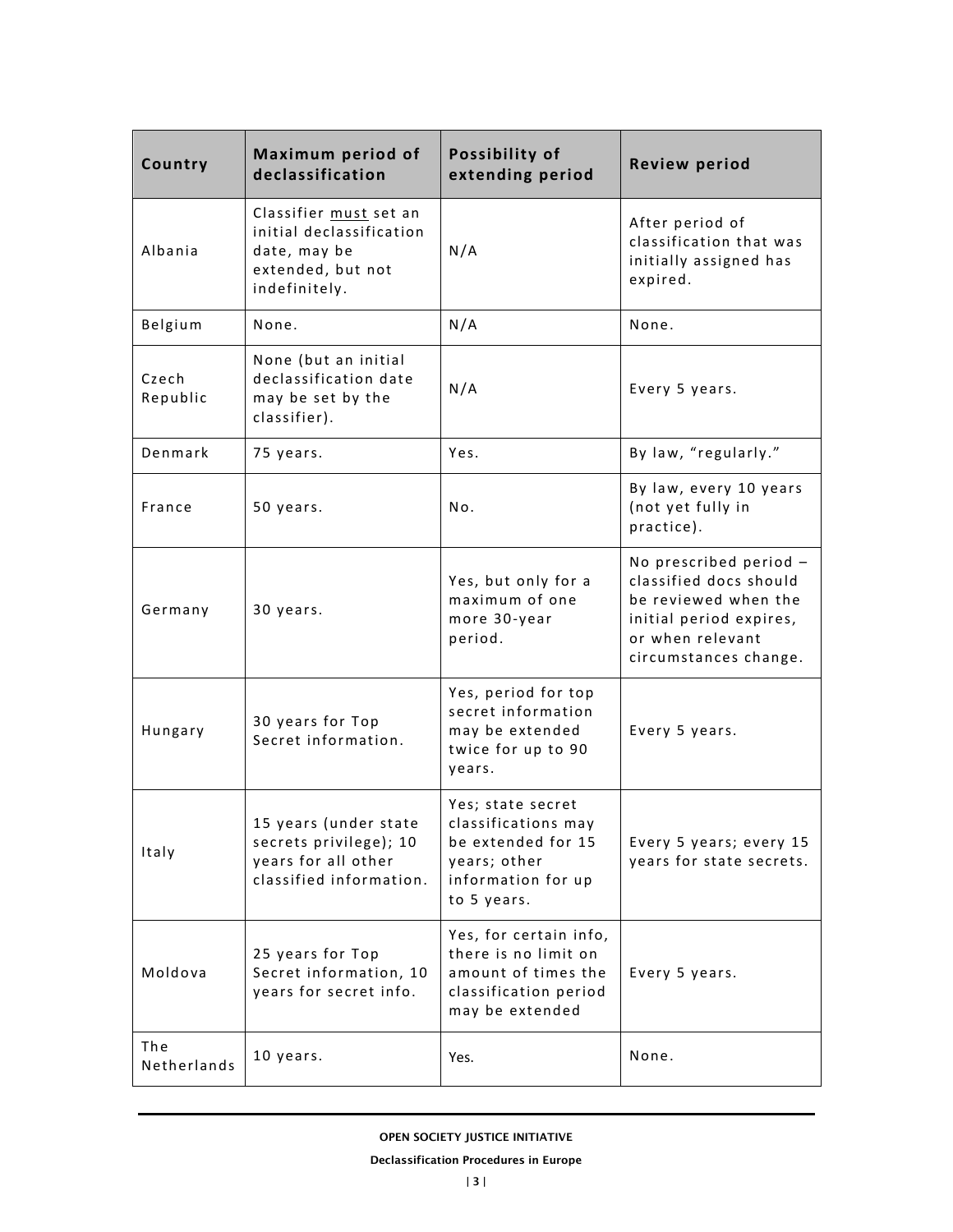| Norway   | 30 years.                                                                                        | Yes.                                                                                                   | After 40 years, and<br>every 10 years<br>thereafter.                                  |
|----------|--------------------------------------------------------------------------------------------------|--------------------------------------------------------------------------------------------------------|---------------------------------------------------------------------------------------|
| Poland   | None (but an initial<br>declassification date<br>may be set by the<br>classifier).               | Yes.                                                                                                   | Every 5 years.                                                                        |
| Romania  | Up to 100 years.                                                                                 | Yes.                                                                                                   | By law, "periodic<br>checks" are required,<br>but there is no<br>stipulated period.   |
| Russia   | Maximum is 30 years.                                                                             | Yes, upon a decision<br>of the Inter-<br>Departmental<br>Commission for<br>State Secret<br>Protection. | No.                                                                                   |
| Serbia   | 30 years.                                                                                        | Yes.                                                                                                   | Yearly, or every 3, 5 or<br>10 years, depending on<br>the level of<br>classification. |
| Slovenia | An initial declassifica-<br>tion date or event<br>must be set by the<br>classifier, up to 40yrs. | Yes.                                                                                                   | Every 3 years; yearly<br>for Top Secret<br>information.                               |
| Spain    | None.                                                                                            | N/A                                                                                                    | None.                                                                                 |
| Sweden   | 40 years generally,<br>150 for info of<br>exceptional military<br>info.                          | Yes.                                                                                                   | No.                                                                                   |
| Turkey   | None.                                                                                            | N/A                                                                                                    | No.                                                                                   |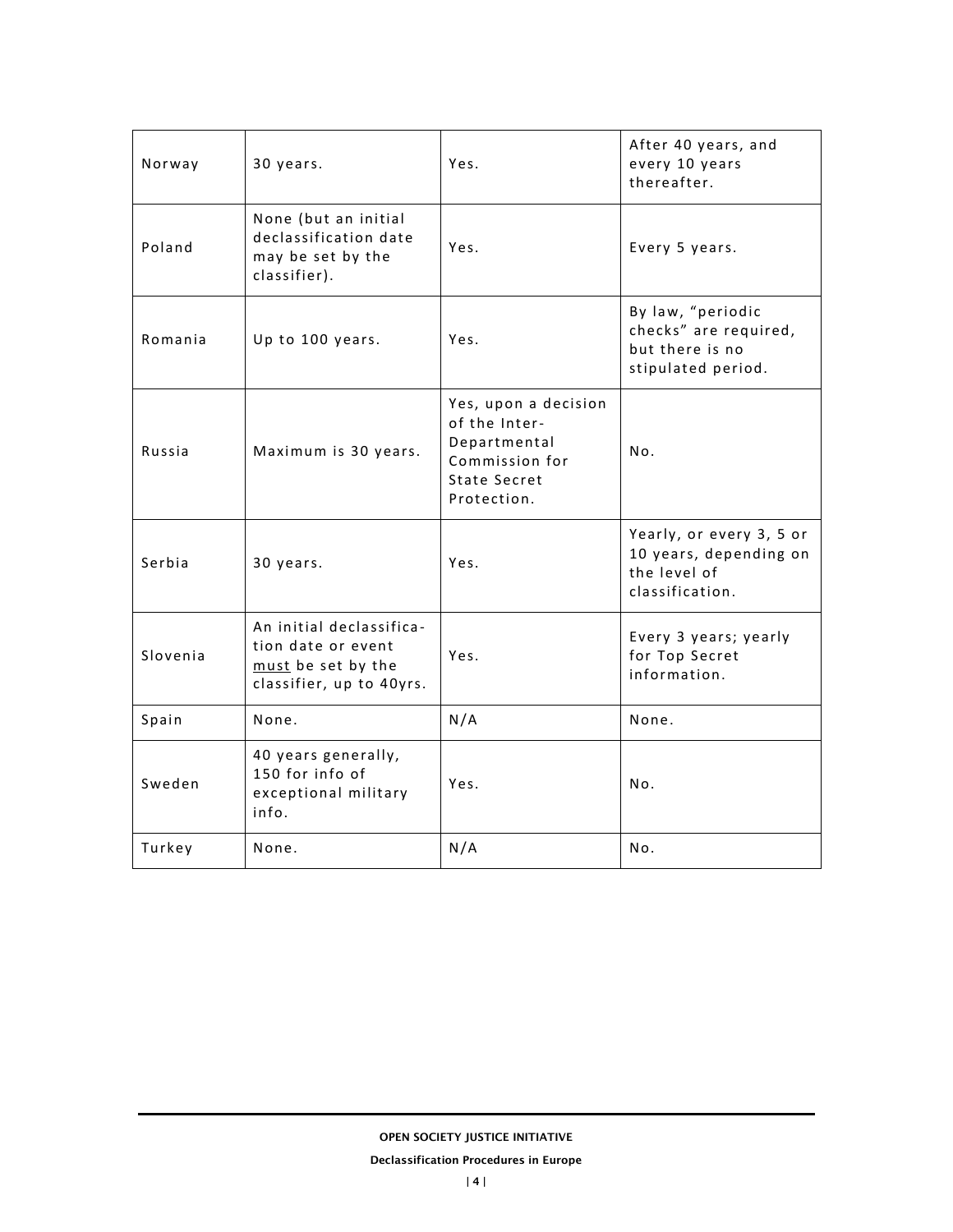# Survey of Declassification Procedures in Council of Europe Member States

# Editor

**Amanda Jacobsen** is a Research Fellow at the University of Copenhagen, Faculty of Law, where she focuses on national security and access to information. Previously, she worked as a legal researcher for the Office of the Prosecutor at the UN International Criminal Tribunal for Rwanda; cooperating counsel with the Centre for Constitutional Rights; and in private practice in Washington, D.C., primarily in government contract litigation.

# Country Experts

# **Albania**

**Ilir Gjoni**, an MP for the Albanian Parliament, has over 20 years of experience in various government and nongovernment institutions. He graduated in 1985 from Tirana University, Faculty of History and Philology and has two Master degrees: one in Diplomacy acquired at the Mediterranean Academy of Diplomatic Studies and the other in National Security Affairs from the Naval Postgraduate School in California. He has worked in diplomacy (MFA) for almost ten years and in journalism as an international news editor in one of Albania's biggest independent newspapers. His working experience also includes acting as a senior government Legislator (2001-2005 and 2009 to date), as well as Chief of Staff to the Prime Minister (1999-2000) and both Defense and Interior Minister (2000-2002).

# **Belgium**

**Frankie Schram** has studied history, philosophy, musicology, law, political science and public management. He is member and secretary of the Federal Commission on access to and reuse of administrative documents, member and secretary of the Federal Appeal Commission on the Access to Environmental Information in Belgium and member of the Flemish Supervising Commission of electronic administrative data-exchange. He is also visiting professor at the Public Management Institute of the Faculty of Social Science of the KU Leuven and visiting professor at the Faculty of Political and Social Science at the Faculty of Law of the University of Antwerp. He was for several years the president of the group of experts on access to official documents of the Council of Europe. His research domains are freedom of information, complaint management, participation, regulation management and integrity management.

# **Czech Republic**

**Oldřich Kužílek** is a consultant for government openness and privacy, a former theater director, radio presenter, and Czech and Czechoslovak politician for the Civic Forum. He was a deputy for the Civic-Democratic Alliance (ODA), a member of the Deputy Federal Assembly, and later served on the Czech National Council and the Chamber of Deputies.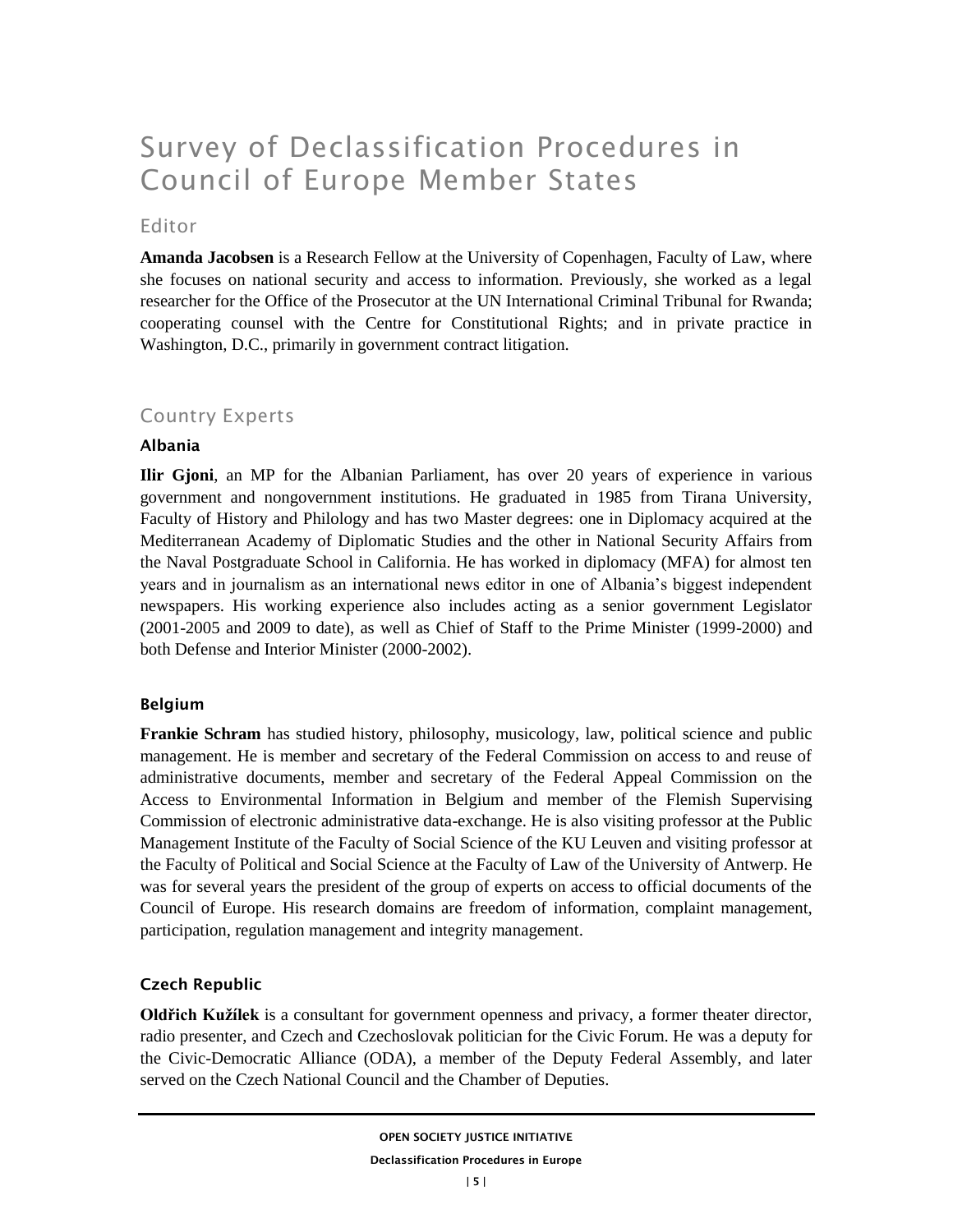#### **Denmark**

**Pernille Boye Koch** is an Associate Professor and lecturer in Constitutional Law at the Faculty of Law, University of Southern Denmark, where she has been since 2004. In 2010, she was a Special Consultant to the Danish Folketing Administration, where she advised on constitutional matters and parliamentary rules. In 2010, she also co-authored a book on the Danish judiciary, entitled *Separation of Powers in Theory and Practice: An International Perspective*. She has published articles, among others, on freedom of association in Denmark, freedom of religion in Denmark, and on judicial oversight and independence.

#### **France**

**Bertrand Warusfel,** a Professor at University of Lille II in Paris, teaches European Intellectual Property and Ecommerce Law. He is a member of the Scientific Council of the Institute of Intellectual Property Research Centre, the French Group of International Association for the Protection of Intellectual Property, and the Association of European Patent Practitioners. He is also a member of the Scientific Committee Papers Security, on the editorial board of the journal Intellectual Properties, and the Director of the Association of Sciences-Po. He is the former Scientific Director of the Centre for Security and Defense Research (Faculty of Law of Paris V) and a former member of the committee drafting the French directory of international relations.

#### **Germany**

**Eric Töpfer** is senior researcher at the German Institute for Human Rights in Berlin, Germany. His research is focused on policing, new surveillance and civil liberties at the domestic and European levels. He has written extensively on video surveillance and European police cooperation, including articles in the European Journal of Criminology, Kriminologisches Journal and Bürgerrechte & Polizei/CILIP.

**Nils Leopold** is on the Board of Directors of the Humanistische Union, Germany's oldest civil rights organization, where he previously worked as the Executive Director of the federal chapter. He is also currently the Senior Advisor to Konstantinvon Notz, the spokesperson on interior politics at the German Bundestag in Berlin. Previously, Leopold practiced law in Berlin. Since 2005, he has also been an Officer at the Data Protection Commission of the federal state of Schleswig-Holstein, Germany, from which he is currently on leave.

#### **Hungary**

**Ádám Földes** of Transparency International has worked in the field of human rights since 2003, conducting research, advocacy and policy development on issues related to access to information, protection of personal data, and state secrecy. Between 2004 and 2008, he led the Freedom of Information and Personal Data Protection Program of the Hungarian Civil Liberties Union. Ádám has engaged in law reform, providing expert opinions at ministerial and parliamentary level, monitoring levels of access to information in practice, and managing strategic litigation and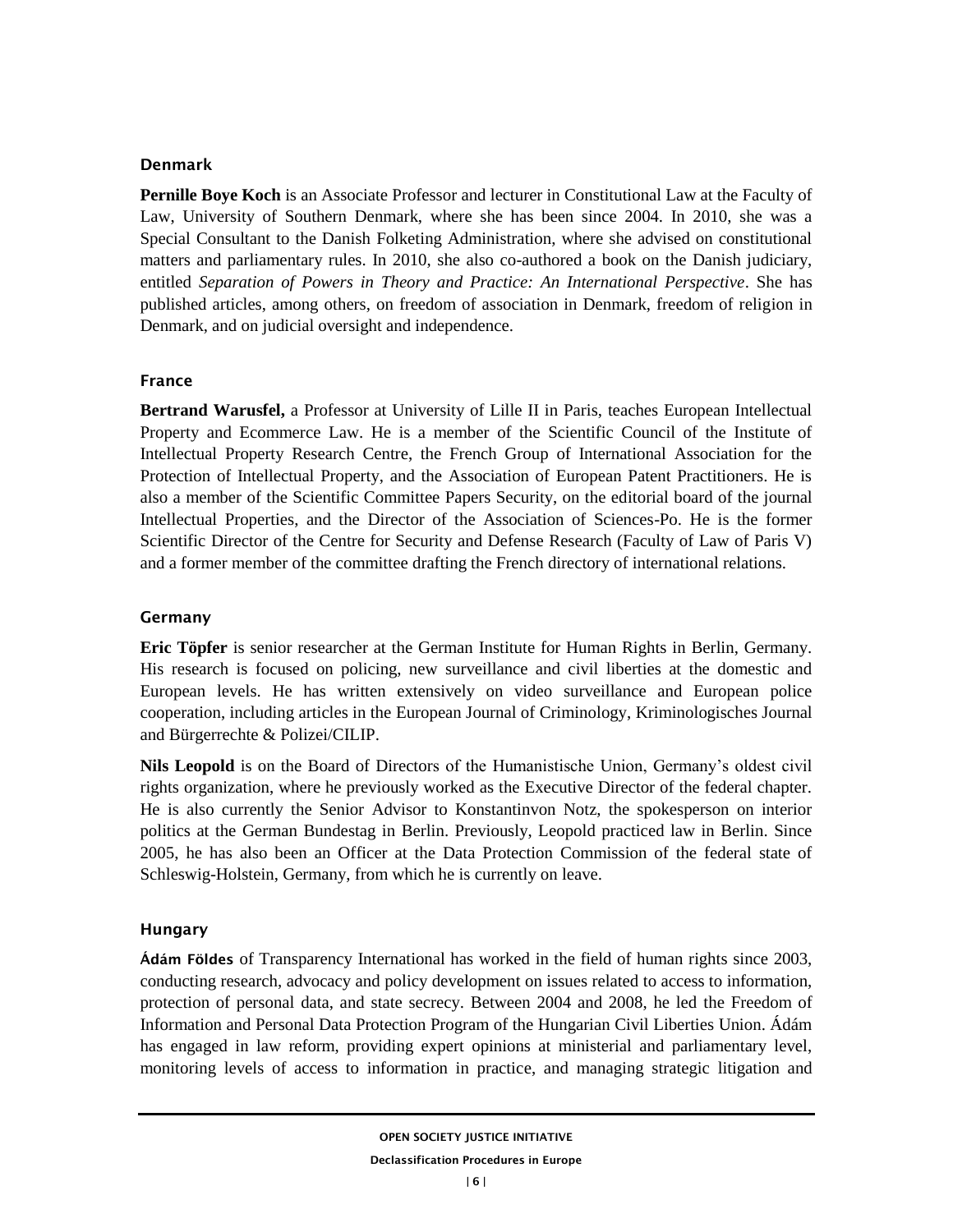campaigning. He holds a J.D. from ELTE University, Budapest, where he wrote his thesis on video surveillance, and also holds a Master's degree in Sociology from ELTE University.

#### **Italy**

**Arianna Vedaschi** is an Associate Professor of Comparative Public Law at the University of Bocconi, Faculty of Law. She has her PhD in Legislation Drafting from the Università di Genova and her Masters in Law promoted by Italian Chamber of Deputies, the Italian Senate, and the Faculty of Political Science of Università degli Studi di Firenze. She was previously a researcher in Comparative Public Law and is currently a member of the Regional Board of Electoral Guarantors - Lombardia, Corte d'Appello di Milano. She is also a member of the Faculty Board of the PhD in International Law and Economics. Since 1999, she has been a member of the editorial board of the journal *Diritto pubblico comparato ed europeo*.

## **Moldova**

**Viorel Cibotaru** is the Director of the European Institute for Political Studies of Moldova, the Director of the Invisible College of Moldova, and a Senior Associate Fellow of the Center for Democratic Control of Armed Forces in Geneva. He is cofounder of the Documentation and Information Center on NATO, and served previously as its Executive Director. Cibotaru is also a retired lieutenant-colonel of the Moldovan Armed Forces (promoted in 2006 to colonel), and while mobilized, served in the Ministry of Defense as Editor-in-chief of military weekly, Head of the PI and PR office, Head of the Foreign Relations Department, and Deputy Commander-inchief of the Moldovan Peacekeeping Forces. From 1980 to present, he has also been teaching Journalism classes at the State University of Moldova.

#### **Netherlands**

**Wouter Hins** is an Associate Professor of Constitutional and Administrative Law at the University of Amsterdam and a Professor by special appointment of Media Law at Leiden University. In 1991, he was awarded his doctorate by the University of Amsterdam for his thesis on the freedom of reception and foreign broadcasting. He is a member of the complaints committees of the Dutch Media Authority, the Netherlands Public Broadcasting, and the Ministry of Health, Welfare and Sport, and is also editor of the journal Mediaforum and responsible for the quarterly column 'Mediarecht' in Ars Aequi.

#### **Norway**

**Ole Henrik Brevik Førland** is Senior Legal Adviser for the Norwegian Parliamentary Oversight Committee.

**Poland**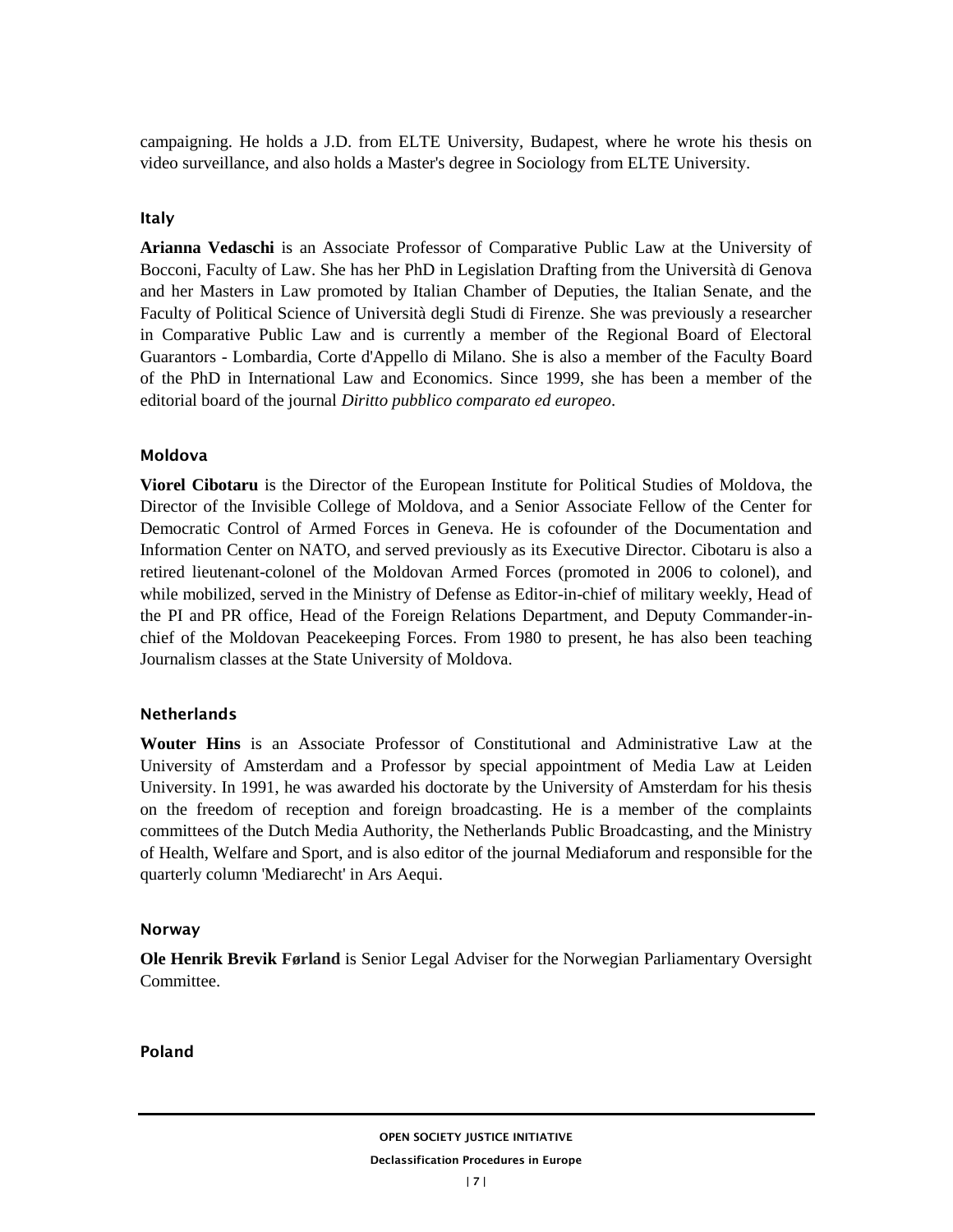**Adam Bodnar** is a graduate of the Warsaw University (M.A., 2000) and the Central European University in Budapest, Department of Legal Studies (LL.M. in Comparative Constitutional Law, 2001). Since 2006 he is a doctor of laws (Warsaw University). He works as an assistant professor (adjunct) at the Human Rights Chair of the Warsaw University Faculty of Law and Administration. He is also a visiting professor at the Central European University in Budapest. He is mostly interested in the protection of fundamental rights, jurisprudence of the European Court of Human Rights and European Court of Justice, EU citizenship, and the role of NGOs in pursuing public interest and freedom of speech.

#### **Romania**

**Codru Vrabie** is a trainer and consultant in the field of public administration and public service reform from Romania. He has international experience in non-profit and public management, administrative capacity and institution building, strategic development, fighting corruption and transposing provisions of acquis communautaire. He also has professional training certificates in advocacy and training of trainers. In addition to his native Romanian, he speaks fluent English, understands French, converses in Bulgarian and has a smattering of other European languages.

#### **Russia**

**Ivan Pavlov,** JD, PhD is the Founder and Chairman of the Freedom of Information Foundation, Russia's largest NGO dealing with FOI rights and governmental openness. Pavlov has authored more than 70 analytical publications on access to official information and governmental openness, and served as an adviser in the drafting and promotion of Russia's FOIA. He serves on a number of advisory boards and is actively engaged in work promoting transparency in government including as a human rights expert for the OSCE. Pavlov was also recently appointed to serve as an expert for the Russian governmental working group on Open Government. A qualified attorney, he has participated as legal counsel in a number of high profile cases on FOI, state secrets, and access to state historical archives.

#### **Serbia**

**Marko Milošević** is a Researcher and Publications Coordinator with the Belgrade Centre for Security Policy in Serbia. He graduated from the Faculty of Philosophy, Department for Sociology in 2004, obtained his MA degree at the same Department in 2009, and is currently a PhD candidate in International and European Studies at the Faculty of Political Sciences, University of Belgrade. His areas of interest include privatization of security, multinational operations, new wars, social research, transparency in the security sector, and the defense industry.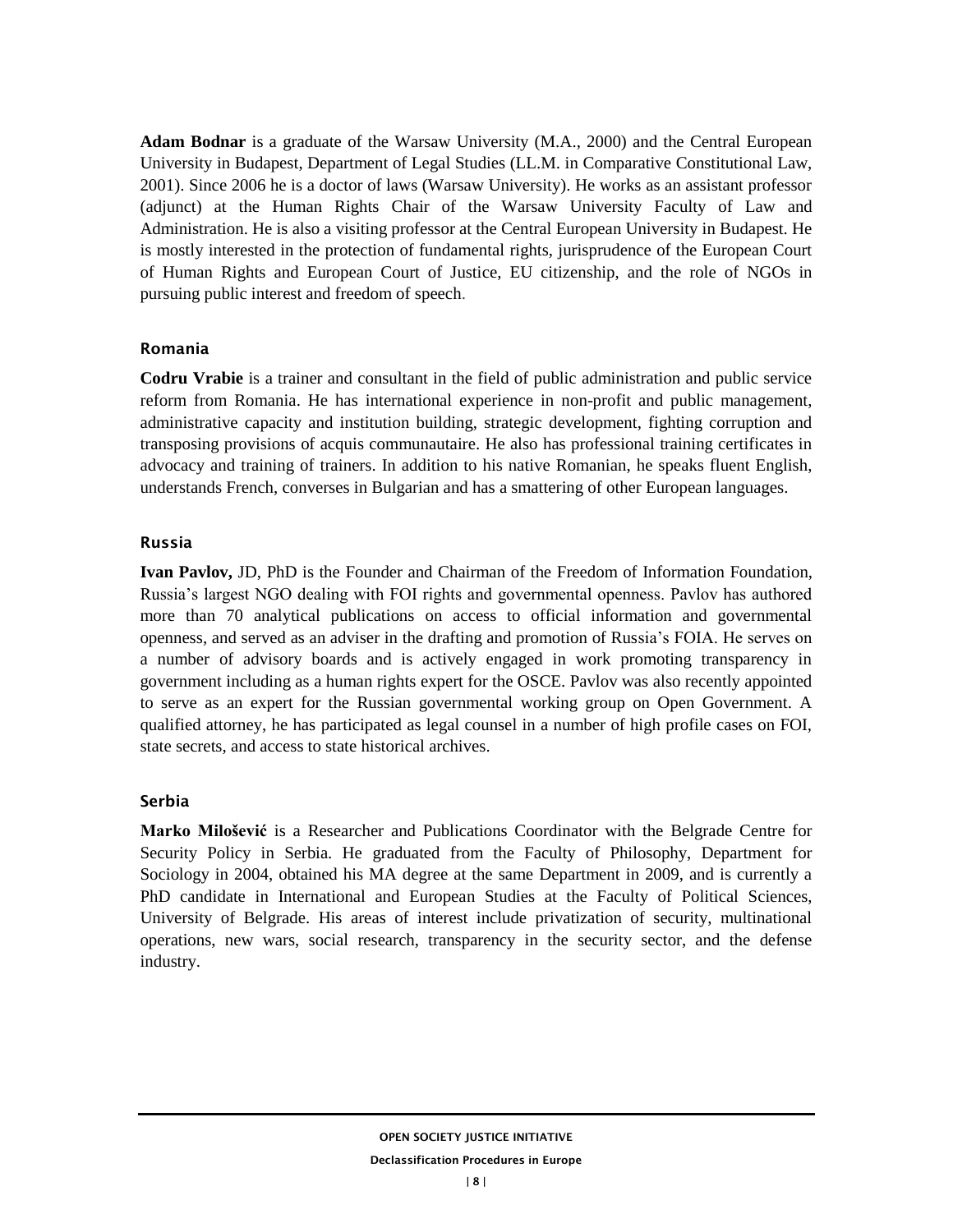#### **Slovenia**

**Rosana Lemut Strle** has a Master's degree in Law and works with the Information Commissioner of the Republic of Slovenia as Deputy Information Commissioner. Her professional work is now primarily focused on personal data protection and access to public information. Before, she worked at the Health Insurance Institute of Slovenia as Director of the compulsory health insurance section. She is the author of numerous articles from the fields of health insurance and protection of personal data. In both fields, she is also active as a lecturer.

## **Spain**

**Susana Sánchez Ferro** is Professor of Constitutional Law at the Autonomous University of Madrid. She is an expert on the right of citizens to access government security information and has a monograph on State Secrets published by the Center for Constitutional Studies, in addition to several articles on the problems posed for a democratic state of law, the tension between national security and civil liberty. She served as consultant to the European Parliament in a study on the subject of parliamentary scrutiny of intelligence, and has been a Fellow of the Fulbright Commission and the U.S. Department of State.

## **Sweden**

**Iain Cameron** is a Professor of Public International Law at Uppsala University. He has been a member of the Council of Europe Commission on Democracy through Law since 2005. He has also been a Rapporteur for the journal European Public Law (1995-2009) and Expert in Commission of Inquiry into UN and EU Sanctions. He is the author of several books including *An Introduction to the European Convention on Human Rights* (2011), *International Criminal Law from a Swedish Perspective* (2011), and *National Security and the European Convention on Human Rights* (2000).

# **Turkey**

**Yaman Adkeniz** is a Professor of Law at the Human Rights Law Research Center, Faculty of Law, Istanbul Bilgi University. Previously, he was a senior lecturer at the School of Law, University of Leeds. Akdeniz is also the founder and director of Cyber-Rights.Org based in the UK, and the co-founder of BilgiEdinmeHakki.org, a pressure group working in the field of freedom of information law in Turkey. He authored the Report of the OSCE Representative on Freedom of the Media on Turkey and Internet Censorship (January 2010).